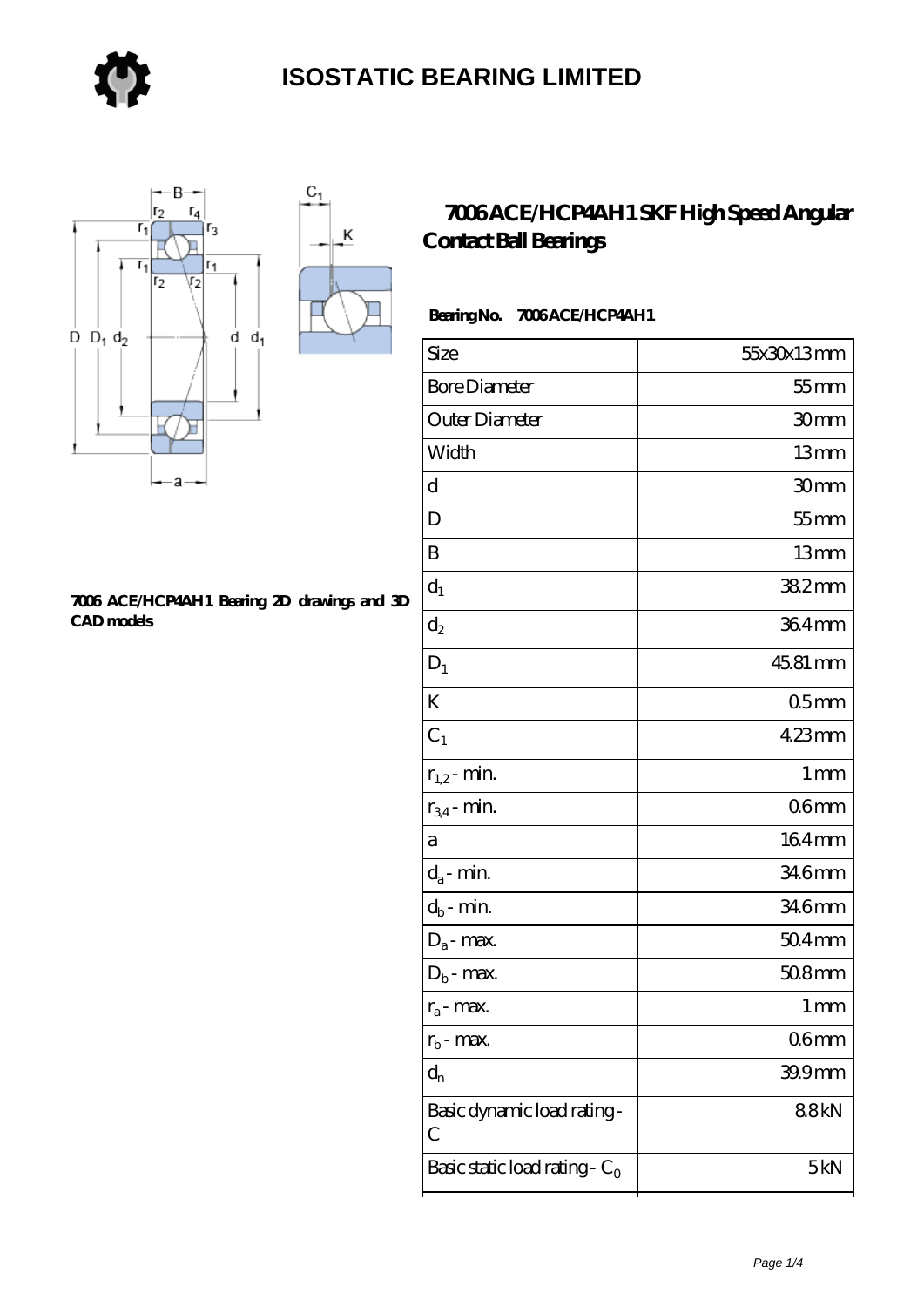

# **[ISOSTATIC BEARING LIMITED](https://store-isabelmarant.com)**

| Fatigue load limit - P <sub>u</sub>      | 0212kN             |
|------------------------------------------|--------------------|
| Limiting speed for grease<br>lubrication | $42000$ r/min      |
| Limiting speed for oil<br>lubrication    | 65000mm/min        |
| Ball - $D_w$                             | $635$ mm           |
| $Ball - z$                               | 17                 |
| $G_{ref}$                                | 1.7 <sub>cm3</sub> |
| Calculation factor - e                   | 068                |
| Calculation factor - $Y_2$               | 0.87               |
| Calculation factor - $Y_0$               | 038                |
| Calculation factor - $X_2$               | 0.41               |
| Calculation factor - $Y_1$               | 092                |
| Calculation factor - $Y_2$               | 1.41               |
| Calculation factor - $Y_0$               | 0.76               |
| Calculation factor - $X_2$               | 067                |
| Preload class $A - G_A$                  | 80N                |
| Preload class $B - G_B$                  | 240N               |
| Preload class C - $G_C$                  | 480N               |
| Calculation factor - f                   | 1.05               |
| Calculation factor - $f_1$               | 0.99               |
| Calculation factor - $f_{2A}$            | 1                  |
| Calculation factor - $f_{2B}$            | 1.03               |
| Calculation factor - $f_{\chi}$          | 1.06               |
| Calculation factor - $f_{HC}$            | 1.01               |
| Preload class A                          | 79N/micron         |
| Preload class B                          | 117N/micron        |
| Preload class C                          | 153N/micron        |
| $d_1$                                    | $382$ mm           |
| $\mathrm{d}_2$                           | 364mm              |
|                                          |                    |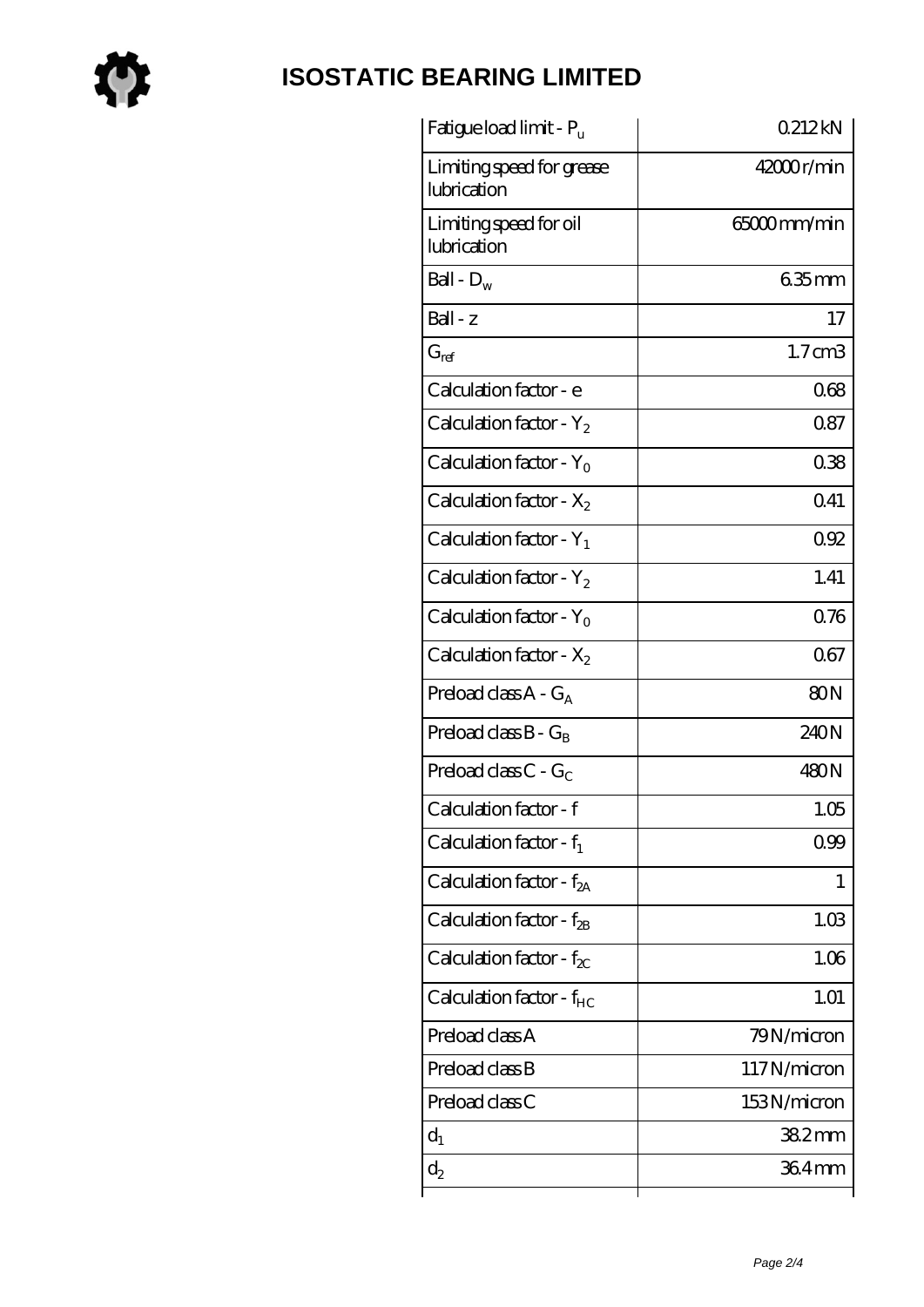

| $D_1$                                                         | 45.81 mm           |
|---------------------------------------------------------------|--------------------|
| C <sub>1</sub>                                                | $423$ mm           |
| $r_{1,2}$ min.                                                | 1 <sub>mm</sub>    |
| $r_{34}$ min.                                                 | 06 <sub>mm</sub>   |
| $d_{a}$ min.                                                  | 34.6mm             |
| $d_h$ min.                                                    | 34.6mm             |
| $D_a$ max.                                                    | $504$ mm           |
| $Db$ max.                                                     | $508$ mm           |
| $r_a$ max.                                                    | 1 <sub>mm</sub>    |
| $r_{\rm b}$ max.                                              | 06mm               |
| $d_{n}$                                                       | $399$ mm           |
| Basic dynamic load rating C                                   | 884kN              |
| Basic static load rating $C_0$                                | 5kN                |
| Fatigue load limit $P_u$                                      | 0212kN             |
| Attainable speed for grease<br>lubrication                    | $42000$ r/min      |
| Attainable speed for oil-air<br>lubrication                   | 65000r/min         |
| Ball diameter $D_w$                                           | $635$ mm           |
| Number of balls z                                             | 17                 |
| Reference grease quantity<br>$G_{ref}$                        | $1.7 \text{ cm}^3$ |
| Preload class A $G_A$                                         | 80 <sub>N</sub>    |
| Static axial stiffness, preload<br>classA                     | $79N/\mu$ m        |
| Preload class $BG_R$                                          | 240N               |
| Static axial stiffness, preload<br>$\mathrm{class}\mathrm{B}$ | $117N/\mu$ m       |
| Preload class C $G_C$                                         | 480N               |
| Static axial stiffness, preload<br>classC                     | 153N/μ m           |
| Calculation factor f                                          | 1.05               |
| Calculation factor $f_1$                                      | 099                |
| Calculation factor $f_{2A}$                                   | 1                  |
|                                                               |                    |